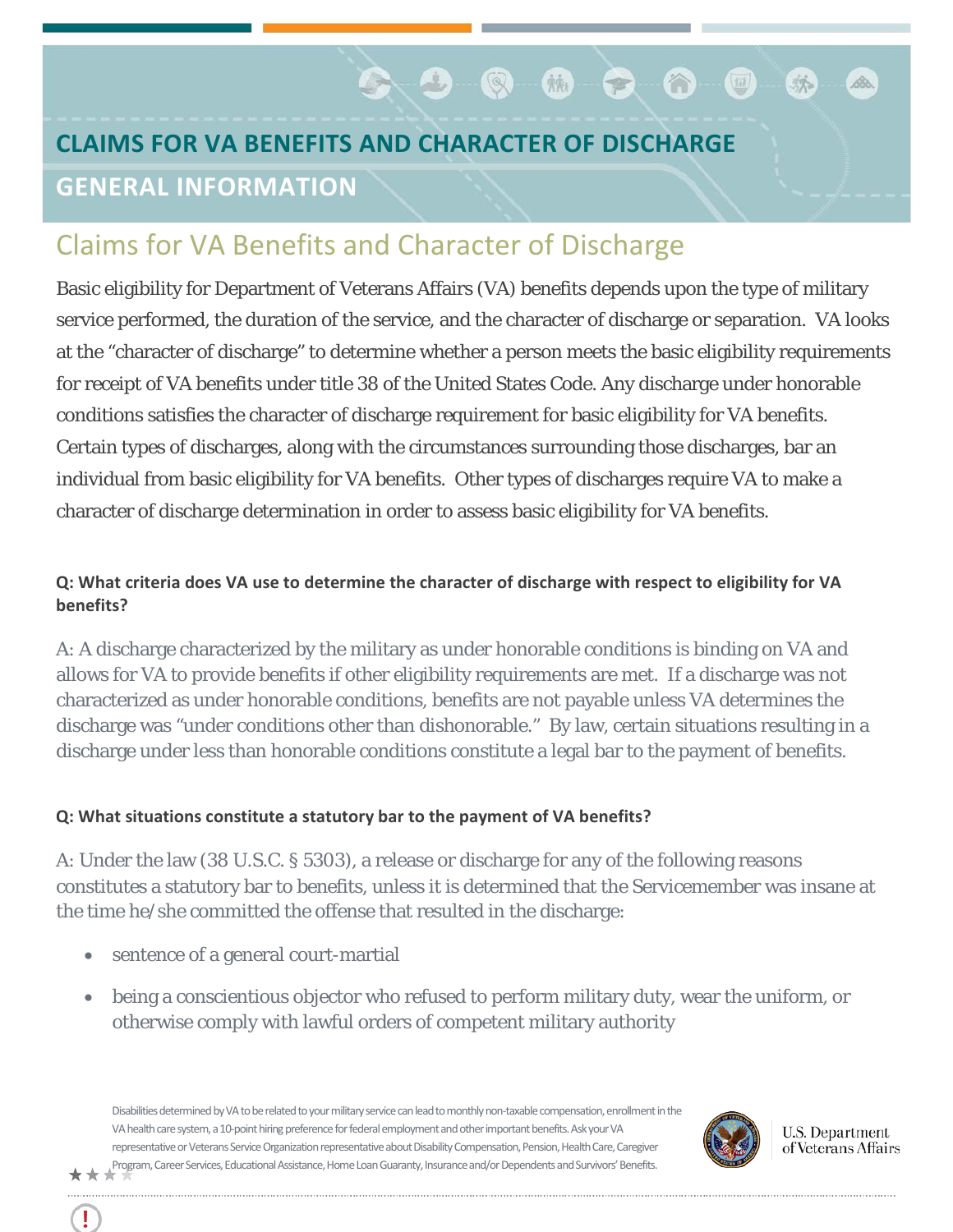- **desertion**
- resignation by an officer for the good of the service
- absence without official leave (AWOL) for a continuous period of 180 days or more, without compelling circumstances to warrant such prolonged unauthorized absence (as determined by VA).
- requesting release from service as an alien during a period of hostilities, or

This means that if an individual is discharged for any of the above reasons, the law prohibits VA from providing any benefits.

# **Q: Are there other situations, in addition to the statutory bars, in which the nature of discharge may prevent payment of VA benefits?**

A: Yes. As established by VA regulation 38 CFR § 3.12(d), an individual's character of discharge is considered to have been issued "under dishonorable conditions" if he/she was released under any of the following circumstances:

- acceptance of an undesirable discharge to escape trial by general court-martial
- mutiny or spying
- an offense involving moral turpitude (generally including conviction of a felony)
- willful and persistent misconduct, or
- homosexual acts involving aggravating circumstances or factors affecting the performance of duty, e.g. child molestation, homosexual prostitution, homosexual acts or conduct accompanied by coercion or assault, and homosexual acts or conduct when a service member has taken advantage of his or her superior rank, grade, or status.

Before making a character-of-discharge determination, VA reviews facts and circumstances surrounding the incident(s) that led to the discharge, as reported by the military, as well as any supporting evidence furnished by the claimant or obtained from third parties. On a case-by-case



Contact us[: www.va.gov](http://www.va.gov/) 1-800-827-1000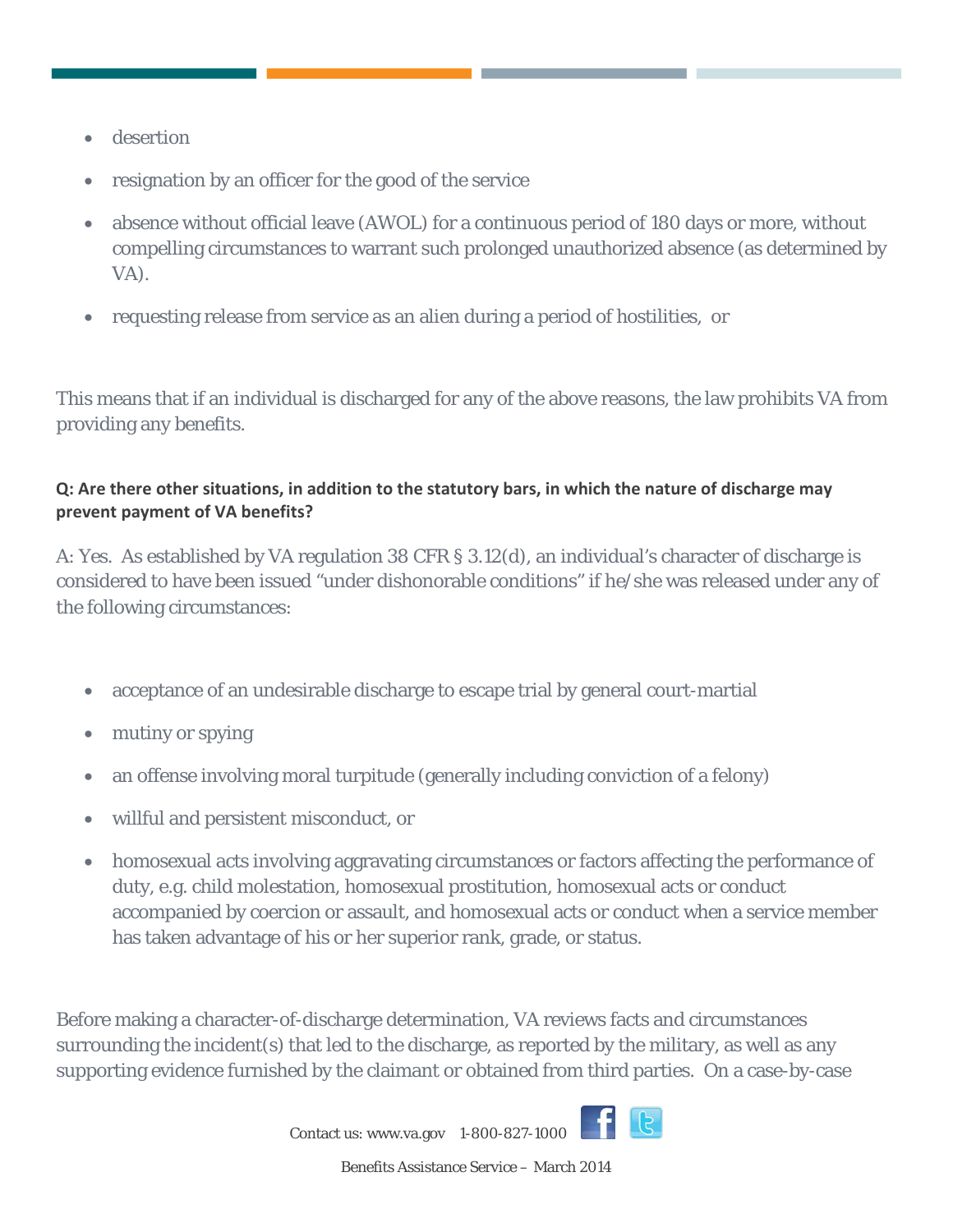basis, VA determines whether the incidents that led to the discharge may be found to have been "under conditions other than dishonorable," and thus whether basic eligibility for VA benefits can be established.

#### **Q: What if the individual in question had more than one period of active military service?**

A: A discharge found by VA to have been issued under dishonorable conditions does not, in and of itself, bar an individual from receiving VA benefits based on a separate period of service which terminated under honorable conditions. In addition, the law provides for basic eligibility for benefits based on completion of the full term of an enlistment even if no discharge was issued at the completion of that period of service due to enlistment or reenlistment. For example, if an individual enlisted for three years, completed the three years and reenlisted for two more years, then received a discharge under other than honorable conditions during the second enlistment, VA benefits may be provided based on the first period of service, even if it is determined that the character of discharge of the second period of service is a bar to benefits. However, disability compensation would be payable only for disabilities incurred during the first period of service, not for disabilities that were incurred during the second period of service.

## **Q: Are VA health care benefits available when disability compensation cannot be paid due to a discharge "under other than honorable conditions"?**

A: Yes, in some situations: If an individual received a discharge "under other than honorable conditions," he or she may still be eligible for treatment at a VA medical facility for disabilities determined to be service connected, unless the individual is subject to one of the statutory bars to benefits specified in 38 U.S.C. § 5303.

#### **Q: When does VA consider the character of discharge?**

A: VA does not consider character of discharge until it receives a claim for benefits. A claim for benefits may be in the form of a request for medical treatment received at a VA medical facility, or it may be an application for compensation or pension received at a VA regional office. VA cannot make a final decision regarding entitlement to benefits until the character-of-discharge issue is resolved.



Benefits Assistance Service – March 2014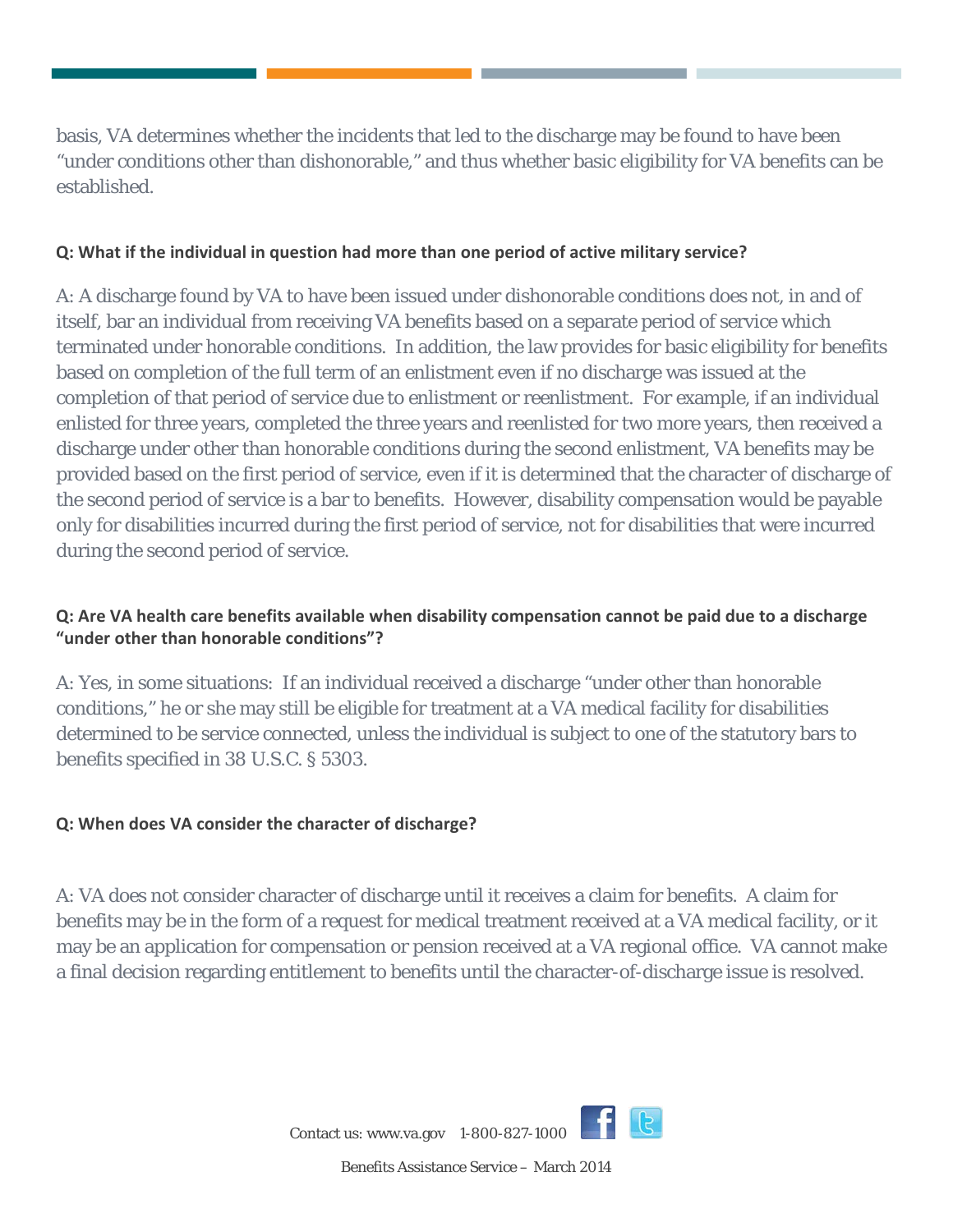#### **Q: How is an application for benefits submitted to VA?**

A: An individual may visit a VA medical center to apply for medical treatment or may apply on-line, by mail, or over the phone. If available records do not show a discharge under honorable conditions, the medical center may defer treatment pending a decision by the local VA regional office regarding the character of discharge, although emergency treatment may be provided based on a tentative determination of eligibility.

A claim for compensation for service-connected disabilities is normally submitted to a VA regional office, using an application form. Claimants may apply online through eBenefits, or they may mail the application or personally deliver it to a VA office.

#### **Q: How are claims involving a character of discharge issue processed?**

A: VA submits a request to the appropriate service department for verification of an individual's character of discharge and facts and circumstances surrounding the incident(s) resulting in the discharge. Simultaneously, VA sends a letter to the claimant asking the claimant to furnish any evidence or statements pertaining to the discharge

When requested Federal and/or private records have been received, or efforts to obtain them have been exhausted, VA reviews all available evidence of record to determine whether the discharge was "under conditions other than dishonorable". VA then documents its determination in a format referred to as an administrative decision.

#### **Q: How is the evidence obtained?**

A: VA requests relevant service records, to include facts and circumstances surrounding the incident(s) resulting in the discharge, from the appropriate service department. VA concurrently sends a letter to the claimant, which invites him/her to furnish any statements or evidence that may shed light on any extenuating circumstances regarding the other-than-honorable discharge. The claimant typically submits evidence via mail or hand delivers it to a VA office. A claimant may also request a hearing for the purpose of presenting evidence. The hearing is held at a VA regional office.

Contact us[: www.va.gov](http://www.va.gov/) 1-800-827-1000